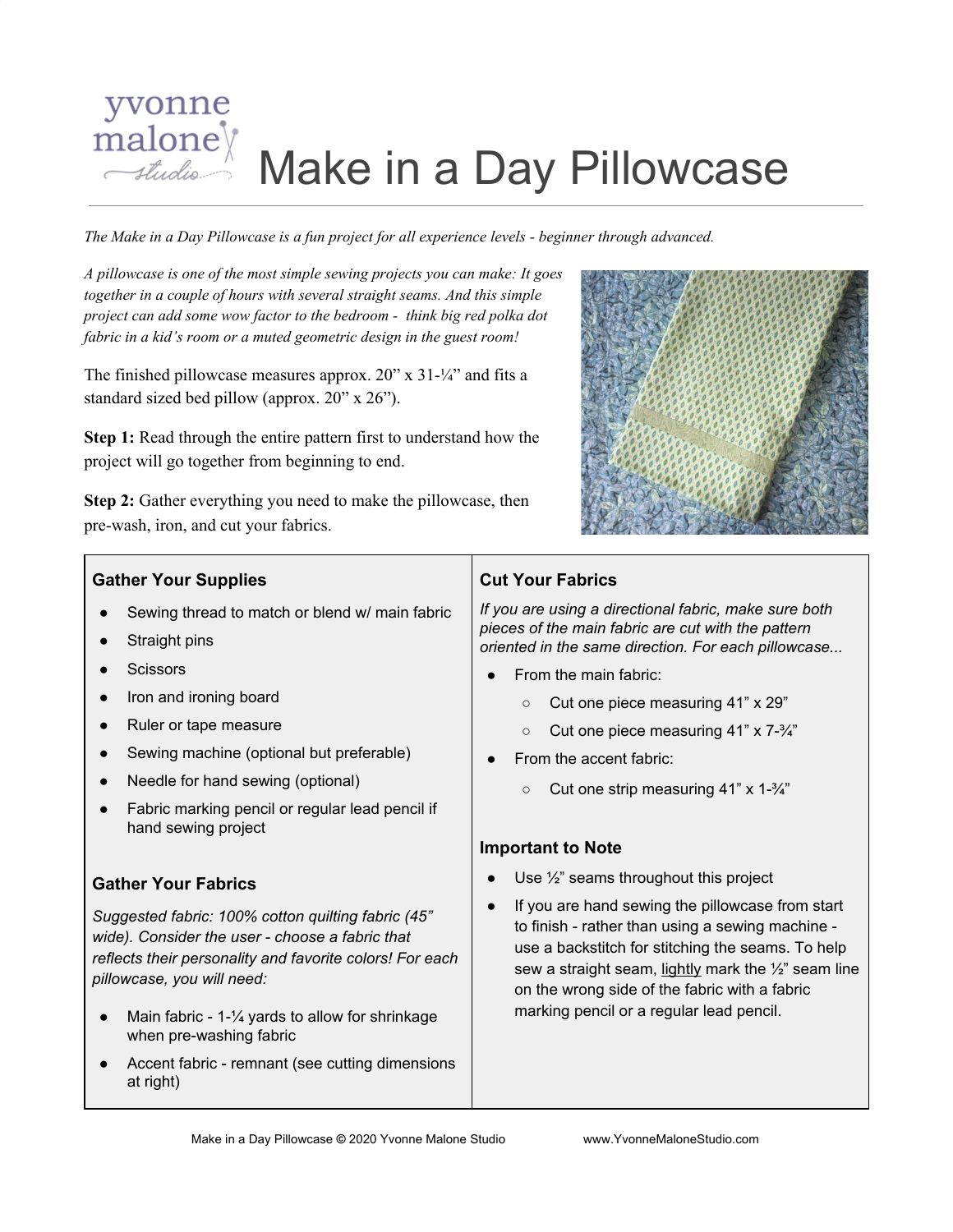**Step 3:** Lay out cut pieces of fabric on work surface.



**Step 4:** With right sides together and edges aligned, pin Accent Fabric to lower edge of Main Fabric. Stitch together using a ½" seam. Press seam open with iron.

Next, with right sides together and edges aligned, pin accent strip to top edge of the remaining piece of Main Fabric. Stitch together and press seam open with iron.



**Step 5:** Fold stitched piece in half, right sides together, align edges and match seams of Accent Fabric strip. Pin in place. Next, stitch top and side seams. Leave the bottom edge (where the pillow will slip in) open.



Make in a Day Pillowcase **©** 2020 Yvonne Malone Studio www.YvonneMaloneStudio.com